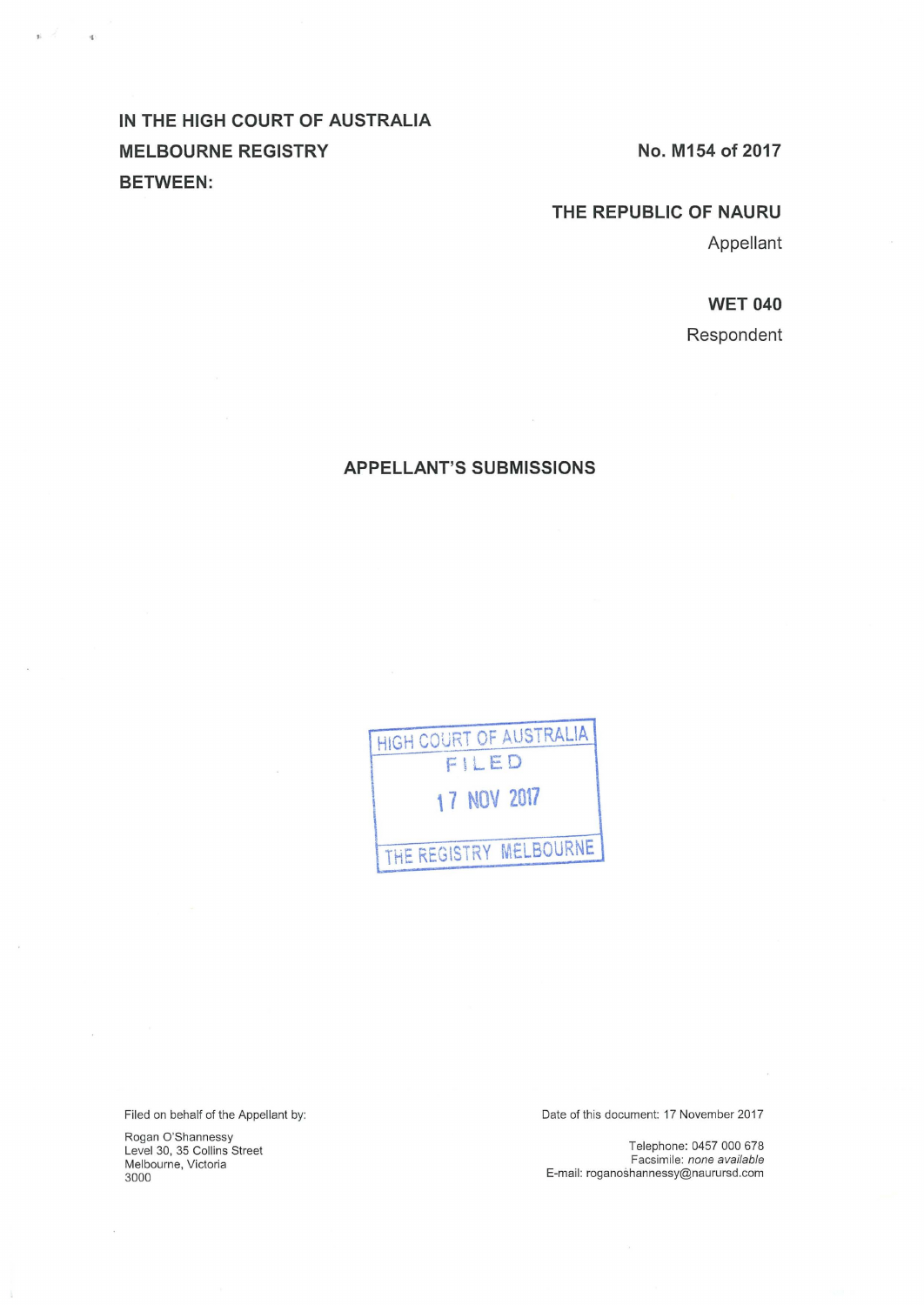## I. **INTERNET PUBLICATION**

1. The Appellant (the **Republic)** certifies that this submission is in a form suitable for publication on the Internet.

## **11. STATEMENT OF THE ISSUES**

- 2. This appeal presents the following issues:
	- 2.1. What is the content of the obligation of the Refugee Status Review Tribunal (the **Tribunal)** to give a written statement under section 34(4) of the Refugees Convention Act 2012 (the **Act)?**
- 10 2.2. Can an inference be drawn from the Tribunal's written statement in this matter that the Tribunal had no evidentiary or rational basis for its conclusions that certain factual allegations made by the respondent were implausible?
	- 2.3. Was it open to the Supreme Court of Nauru (the **Supreme Court),** in deciding the respondent's appeal against the decision of the Tribunal, to consider and assess for itself that certain factual allegations made by the respondent were 'possible' or 'not inherently improbable', and thereby conclude that the Tribunal made an error of law by concluding that the allegations were implausible?

#### 20 Ill. **SECTION 788 NOTICES**

3. The Republic has considered whether any notices should be given in compliance with s 78B of the Judiciary Act 1903 (Cth), and has concluded that no such notices need be given.

## **IV. CITATION**

4. The Internet citation of the decision under appeal is WET 040 v Republic [2017] NRSC 79, which is available on the website of the Pacific Islands Legal Information lnstitute. <sup>1</sup>

<sup>1</sup> http://www.paclii.org/nr/cases/NRSC/2017/91.html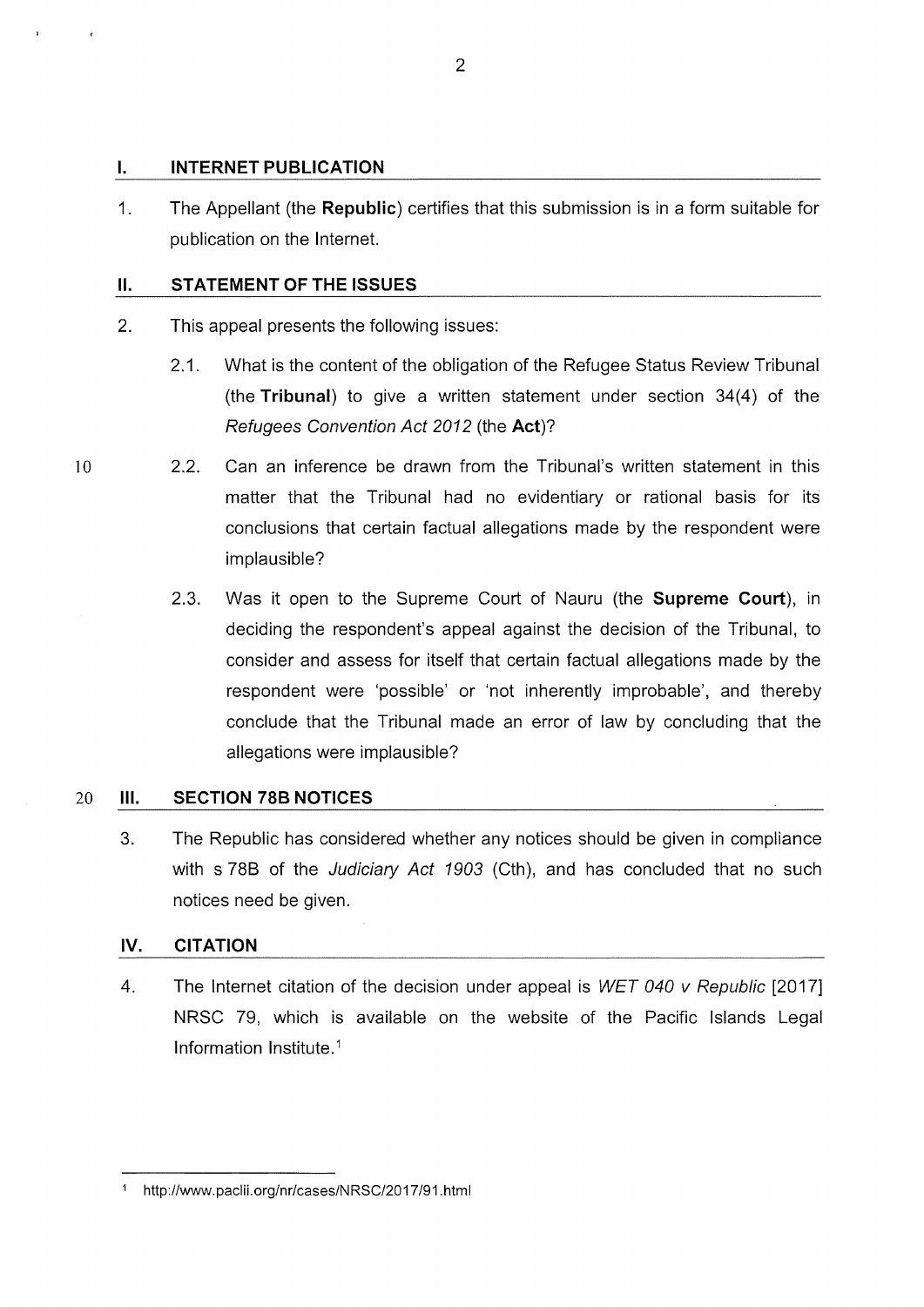### **V. RELEVANT FACTS**

### **Chronology of key events**

- 5. On 13 April 2014, the respondent applied to the Secretary of the Department of Justice and Border Control (the **Secretary)** under section 5(1) of the Refugees Convention Act 2012 (the **Act)** to be recognised as a refugee.
- 6. On 30 November 2015, the Secretary determined that the respondent is not recognised as a refugee, and is not owed complementary protection.
- 7. On 4 December 2015, the respondent applied to the Tribunal under section 31 (1 )(a) of the Act for merits review of the Secretary's determination.
- 10 8. On 17 October 2016, the respondent appeared at a hearing before the Tribunal.
	- 9. On 5 December 2016, the Tribunal exercised its power under section 34(2)(a) of the Act to affirm the Secretary's determination, and gave the respondent and the Secretary a written statement under section 34(4) of the Act.
	- 10. On 2 February 2017, the respondent appealed to the Supreme Court under section 43(1) of the Act against the Tribunal's decision.
	- 11. On 28 September 2017, the Supreme Court, acting under section 44(1 )(b) and (2)(b) of the Act, quashed the decision of the Tribunal and remitted the matter to the Tribunal for redetermination according to law.

## **Tribunal's decision**

- 20 12. The respondent is a national of Iran. He made various claims to invoke Nauru's protection obligations. Relevantly, he claimed to have a well-founded fear of harm in Iran from (or through the actions of) the family of his wife (Shamim).
	- 13. The Tribunal was not satisfied as to the credibility of the respondent's evidence as to the enmity of his wife's family towards him ([70], [95]). The Tribunal considered that the respondent had provided a "shifting set of explanations for these alleged attitudes" ([70]), which it set out and discussed in considerable detail in its written statement ([71]-[93]).
- 14. The Tribunal accepted that the respondent's marriage had broken down in 2013, after he discovered that Shamim had been married previously. The Tribunal 30 accepted that, subsequently, his relationship with his wife's family had become acrimonious. There had been "allegations of deception and theft of property on his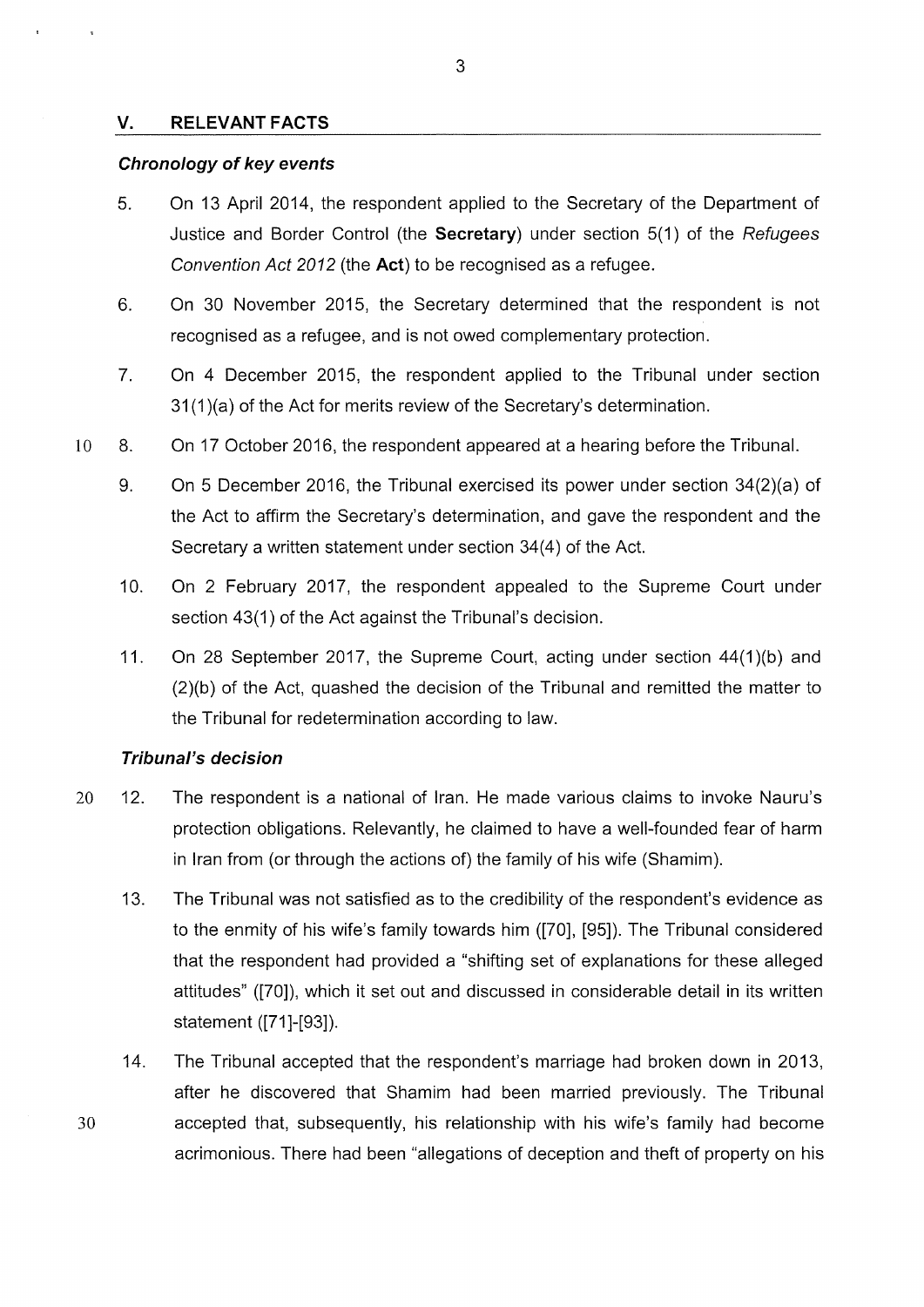side and of domestic violence and failure to pay maintenance on hers", and both parties had resorted to litigation ([94]).

- 15. However, the Tribunal did not accept that the respondent's "father-in-law or other members of the family have been motivated to harm him by religious fanaticism, a desire to prevent a divorce, a desire to keep secret his wife's first marriage or a fear that he would divulge information about his father-in-law's wrongdoing". The Tribunal did not accept that there was "any credible evidence that the wife's family ever took action to physically harm him or that they sought to go outside the sphere of the courts to seek restitution from him" ([95]).
- 10 16. The focus of the respondent's first ground of appeal in the Supreme Court was a part of the Tribunal's written statement where it discussed two aspects of the respondent's claims regarding his wife's family, and his "shifting explanations" for their alleged enmity to him:
	- 16.1. claims regarding his wife's family's involvement in an acid attack on his car ([71]-[74]); and
	- 16.2. claims regarding his wife's plot to have her brother (Ozhan) marry the respondent's sister (Fereshte) as a guarantee against the respondent divorcing her ([75]-[76]).
- 17. With respect to the first aspect, the Tribunal's written statement relevantly includes 20 as follows (emphasis added):

[71] The applicant originally claimed, in his RSD application and his RSD interview, that his wife's family were motivated by a desire to prevent him divorcing Shamim, a development which would bring shame and disgrace on her and them and would greatly reduce the chance that she could ever marry again. He claimed this was the reason behind [an] acid attack on his car, said to have been accompanied by a warning from his brother-in-law that he would have acid thrown in his face the next time.

[72] The Tribunal finds this explanation inconsistent with the applicant's other claims about his experiences in Iran. At the time of the alleged acid attack, he and Shamim are said to have been living together in the matrimonial home, albeit under strained circumstances following the revelation of her previous marriage. **The Tribunal is not satisfied that an attack on their joint property such as this could plausibly have been intended to prevent them divorcing.** Nor, as put to the applicant at the hearing, is the Tribunal satisfied that Ozhan or his family could genuinely have expected it would be possible for him to remain in a marriage to Shamim if he had suffered acid thrown in his face or had been otherwise harmed by people following him. The Tribunal notes the applicant's explanation that these threats were only intended to frighten him and would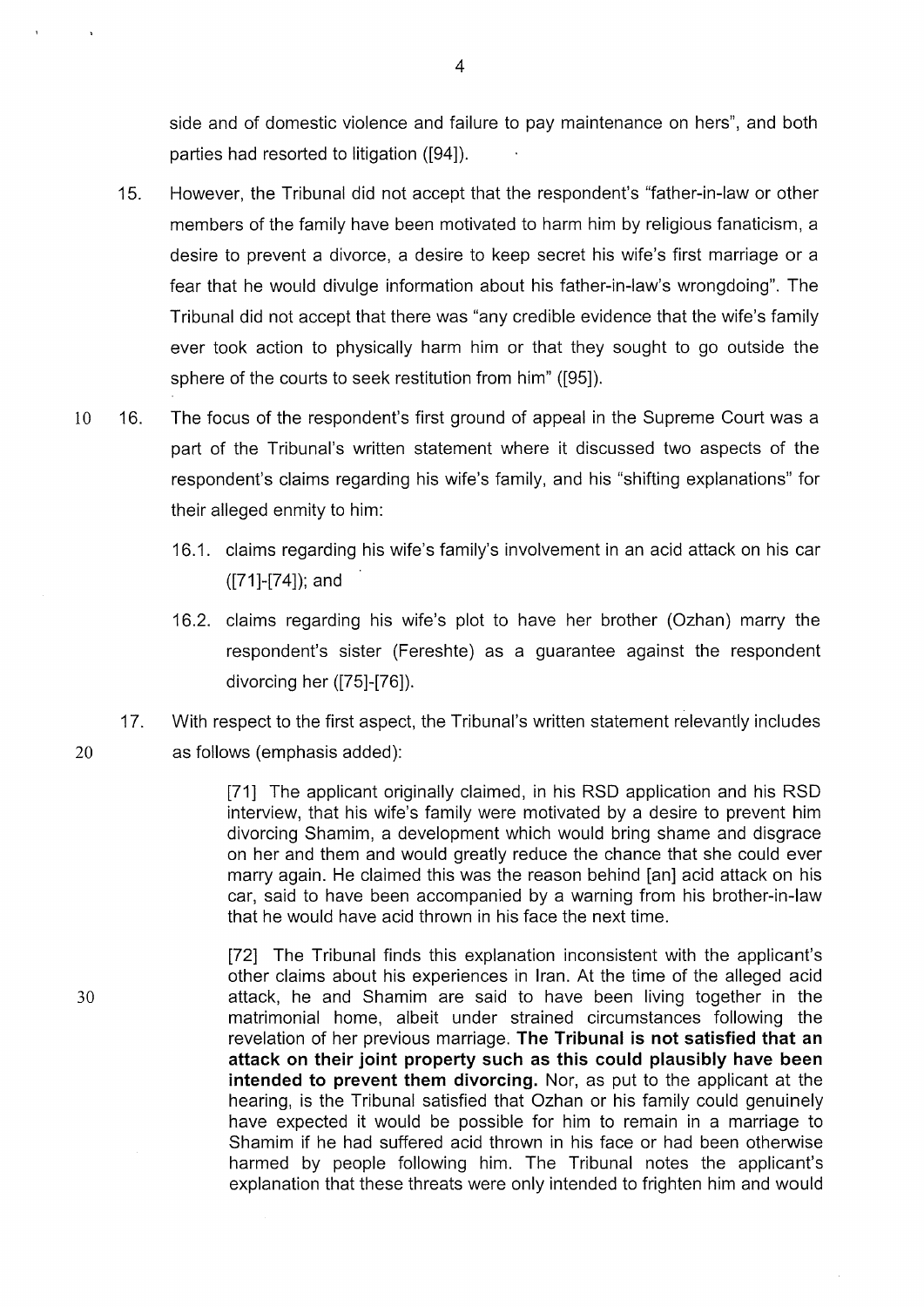have been made good only if he had actually divorced but it is not satisfied that their marriage could have continued in the face of such violent menaces from one side of the family.

[73] The Tribunal is reinforced in this by the applicant's evidence at the hearing when he was asked whether he had reported to the police that his brother-in-law had claimed responsibility for the acid attack on his car in an SMS message to his sister Fereshte. He said at first that he did not report it because, like many people, Ozhan had used a cheap SIM card and thrown it away after the call. He then went on to say, inconsistently, that the police 10 had told him than an SMS message would not be regarded by the Courts as proof and if he had pursued the matter he risked Ozhan instigating defamation proceedings against him. There was no indication that the police had even considered investigating the case when presented with this information.

[74] The Tribunal considers that the applicant changed his evidence on this issue when it appeared to him unlikely that the Tribunal would accept he would complain to the police over the attack and then fail to follow up by providing them with evidence pointing to the perpetrator. **The Tribunal also finds it generally implausible that if the police had gone to the**  20 **trouble of visiting the applicant's house to make a report of an incident involving an unknown perpetrator, they would then ignore the evidence he supplied of the perpetrator's identify and confession, on the grounds that the means by which he had discovered it did not constitute legal proof.** The Tribunal finds this casts doubt over the credibility of his claims about the incident. The Tribunal notes that he has produced a document said to be a police report indicating an unknown person damaged his car with acid, and it is prepared to accept that such an incident did occur. lt does not accept that there is any credible evidence to link it with his brother-in-law Ozhan or a threat designed to prevent him 30 divorcing his wife.

## 18. With respect to the second aspect, the Tribunal's written statement relevantly includes as follows (emphasis added):

[75] The Tribunal is also not satisfied that the various court cases brought by Shamim's family against the applicant, for domestic violence, return of the dowry and payment of maintenance are at all consistent with the continuation of the marriage and the avoidance of divorce ... The Tribunal is not satisfied that her family would have begun these actions had they been at all concerned to preserve her marriage and prevent the applicant divorcing her.

[76] In this context, the Tribunal has also considered the claim that Shamim plotted to have her brother Ozhan marry the applicant's sister Fereshte as a guarantee against the applicant divorcing her. The scheme is said to have been partly successful in that Ozhan established some form or relationship [sic] with the applicant's sister, giving her a mobile phone so they could communicate and, apparently meeting her at various times. He intended to advance things by luring her to his place of work and to rape her, thereby forcing her into a marriage but she was able to escape these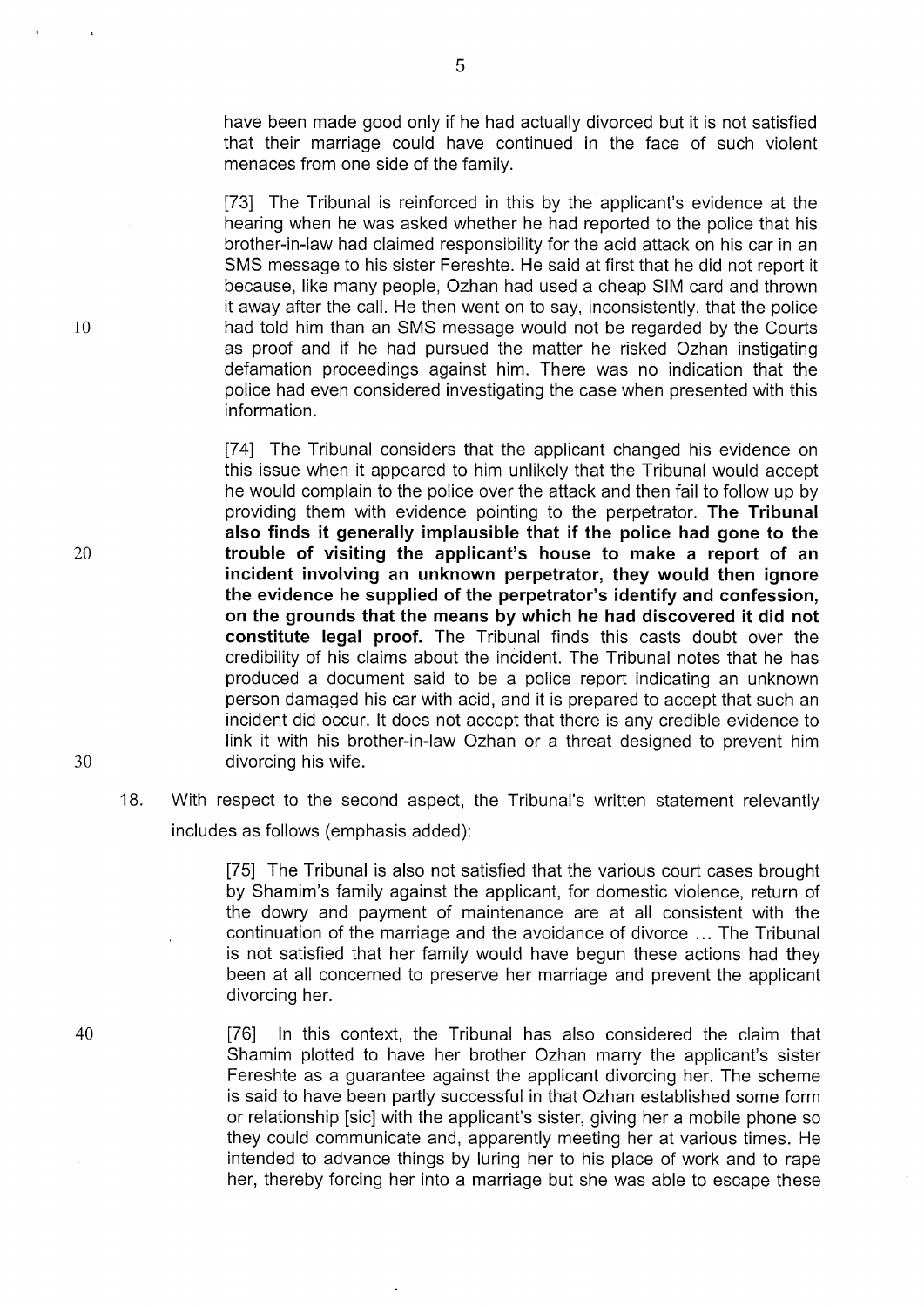unwelcome attentions. **As put to the applicant at the hearing, this claims appears to the Tribunal inherently implausible. lt also seems implausible that Fereshte could have had any interest in such a person, who is described by the applicant as a violent long-term abuser of methamphetamines and alcohol and who had been jailed many times. Moreover, if the purpose was to prevent a divorce, the secret of Shamim's first marriage must already have been known and the Tribunal finds it additionally implausible that Fereshte would associate herself with a family which had deceived her brother and her family in this way. Further, the Tribunal finds it implausible that such a relationship could have commenced while Fereshte, a girl of only eighteen or nineteen, was still living with her parents.** The Tribunal notes the applicant's explanation that Shamim threatened, or possibly was able, to make Fereshte to emotionally dependent on Ozhan that she would commit suicide if she could not marry him but is not satisfied this could have occurred in the circumstances he describes.

### **Supreme Court's decision**

- 19. By an amended notice of appeal filed in the Supreme Court on 24 May 2017, the respondent contended (in ground 1) that the Tribunal 'constructively failed to 20 exercise its jurisdiction' or 'failed to carry out and/or complete its statutory task' by making certain findings that did not disclose a 'rational basis or evidentiary foundation'. Those alleged 'findings' were set out in paragraphs 72, 74 and 76 of the Tribunal's written statement, and are bolded in the excerpts of the Tribunal's reasons set out above.
	- 20. The Supreme Court (Crulci J) purported to identify a number of principles relating to the making of findings as to the credibility or plausibility of allegations, and then purported to apply those principles to the impugned parts of the Tribunal's written statement in this case.
- 21. Crulci J purported to identify the following principles. "[W]hen making a credibility 30 finding, a bare assertion that a claimed event is 'implausible' will only stand if the event is 'inherently unlikely' or 'inherently improbable' or 'so far out of accord with what was likely to occur" ([34]). Otherwise, in order for the Tribunal to conclude that an allegation is implausible, the Tribunal "must point to 'basic inconsistencies' in the evidence, or 'probative material' or 'independent country information"' ([35]). "The Tribunal must not make findings that are 'largely speculative', a 'matter of conjecture' or 'somewhat inconclusive'" ([37]). Her Honour purported to discern these principles from reasons for decision of the Federal Court of Australia in W148/00A v Minister for Immigration and Multicultural Affairs (2001) 185 ALR 703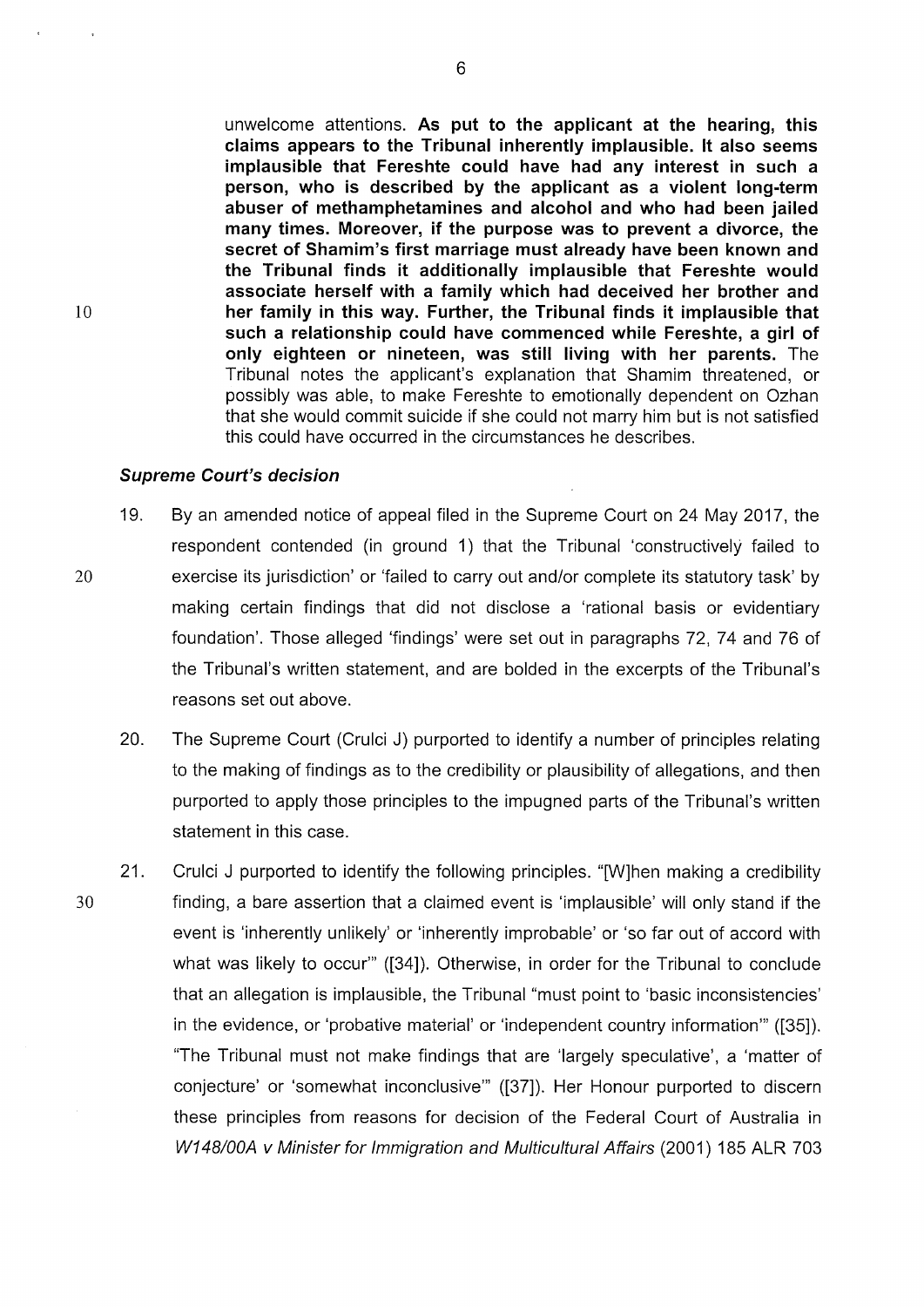(Full Court of the Federal Court) and W64101A v Minister for Immigration and Multicultural Affairs [2002] FCA 970 (Lee J).

- 22. In applying those principles, Crulci J appeared to accept the respondent's contention that that the Tribunal had erred by making various findings in its written statement (bolded above) without any rational or evidentiary basis. In particular, her Honour held as follows:
	- 22.1. With respect to the impugned finding in [72] of the Tribunal's written statement, that "[i]t is possible (as opposed to 'implausible' or 'inherently improbable') that acid could have been thrown over the car to deter the Appellant from obtaining a divorce, especially if the car was owned solely by the Appellant" ([40]).
	- 22.2. With respect to the impugned finding in [74] of the Tribunal's written statement, "[i]t is not 'inherently improbable' that the police would ignore the evidence of the identity of the perpetrator and the confession, because the means through which this had been conveyed did not constitute legal proof'; the Tribunal's finding "was nothing more than a bare assertion" for which "there was no supporting evidence ... including any 'basic inconsistencies' in the Appellant's evidence" ([43]); and
- 22.3. With respect to the impugned findings in [76] of the Tribunal's written statement, "[t]hese findings ... are not supported by inconsistencies in the Appellant's evidence, or probative material or independent country information"; "[t]he findings are 'speculative' and 'matters of conjecture'"  $([45])$ .

#### VI. **ARGUMENT**

### **(A) LEGISLATIVE FRAMEWORK**

23. The Act permits a person to apply to the Secretary to be recognised as a refugee: s 5(1). Upon making such an application, the person is referred to as an "asylum seeker": see the definition in s 3. As soon as practicable after a person becomes an asylum seeker, the Secretary must determine whether he or she is recognised 30 as a refugee or is owned complementary protection: s 6(1 ), (3). A "refugee" is a person who is a refugee under the Convention Relating to the Status of Refugees done at Geneva on 28 July 151: s 3. "Complementary protection" is defined to mean "protection for people who are not refugees as defined in this Act, but who

10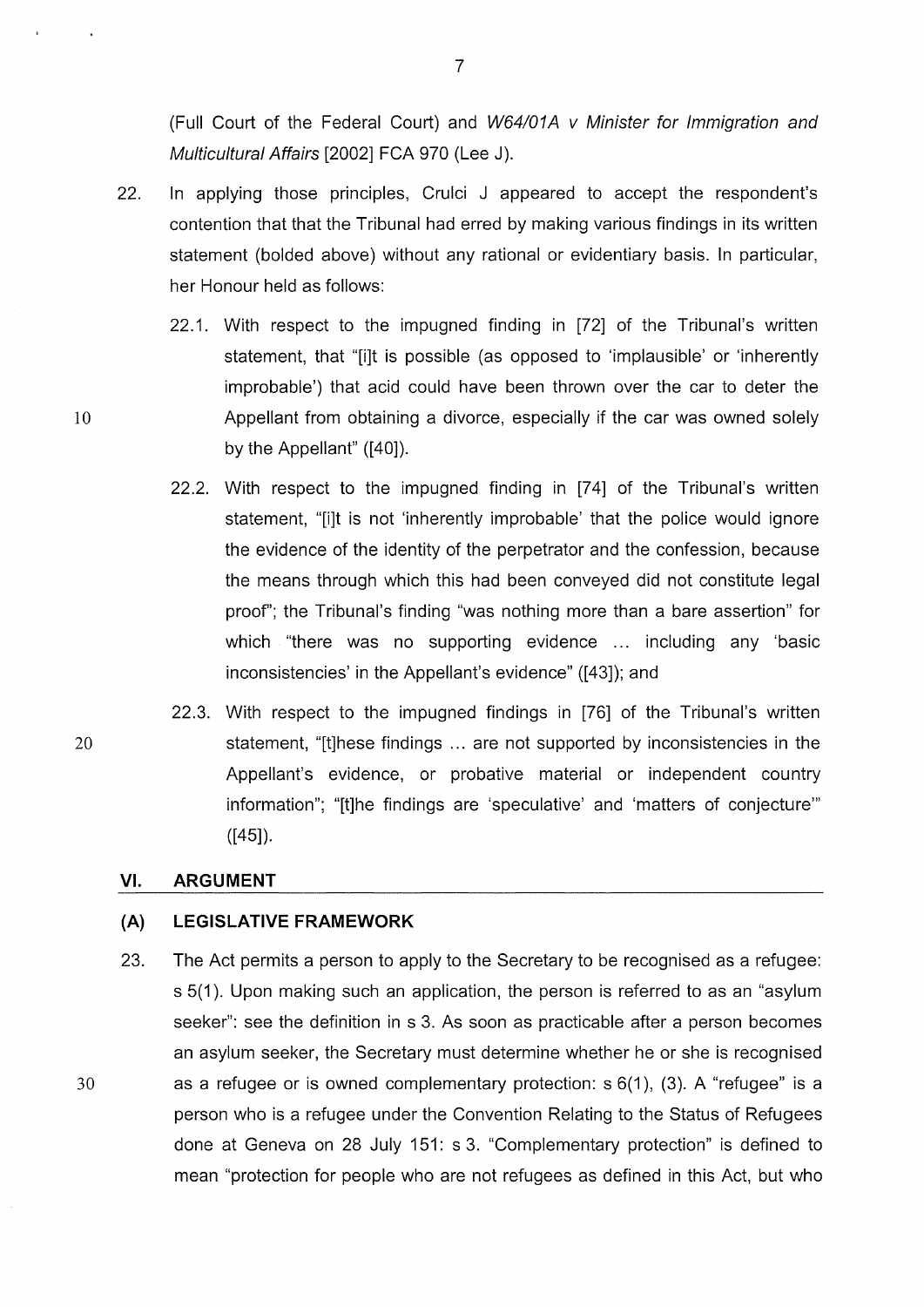also cannot be returned or expelled to the frontiers of territories where this would breach Nauru's international obligations": s 3.

- 24. A person may apply to the Refugee Status Review Tribunal (the **Tribunal)** for merits review of a determination by the Secretary that he or she is not recognised as a refugee, or that he or she is not owed complementary protection: s 31 (1) of the Refugees Act. On review, the Tribunal stands in the shoes of the Secretary and may, inter alia, affirm the Secretary's determination or set it aside and substitute a new determination: s 34(1)-(3).
- 25. Section 34(4) of the Act is important. lt provides as follows:

10 The Tribunal must give the applicant for review and the Secretary a written statement that:

- (a) sets out the decision of the Tribunal on the review;
- (b) sets out the reasons for the decision; and
- (c) sets out the findings on any material questions of fact; and
- (d) refers to the evidence or other material on which findings of fact were based.
- 26. This provision reflects and was clearly modelled on the terms of section 430(1 )(a) to (d) of the Migration Act 1958 (Cth) **(Migration Act),** which imposes on the Administrative Appeals Tribunal (formerly the Refugee Review Tribunal) an 20 obligation to make a written statement with respect to its decision on a review of a decision of the Minister (or his or her delegate) to refuse to grant a protection visa to an applicant under section 65(1 )(b) of that Act.

### **(B) APPLICABLE PRINCIPLES**

27. The content of the Tribunal's obligation to give a written statement under section 34(4) of the Act is important to the resolution of this appeal, as it affects the inferences that are properly open when particular matters are not discussed in the Tribunal's written statement. Since section 34(4) reflects the terms of section  $430(1)(a)$  to (d) of the Australian Migration Act, a useful starting point for ascertaining the content of the Tribunal's obligation under section 34(4) is the 30 decision of this Court in Re the Minister for Immigration and Multicultural Affairs; Ex parte Durairajasingham (2000) 74 ALJR 405 regarding section 430(1) of the Australian Migration Act.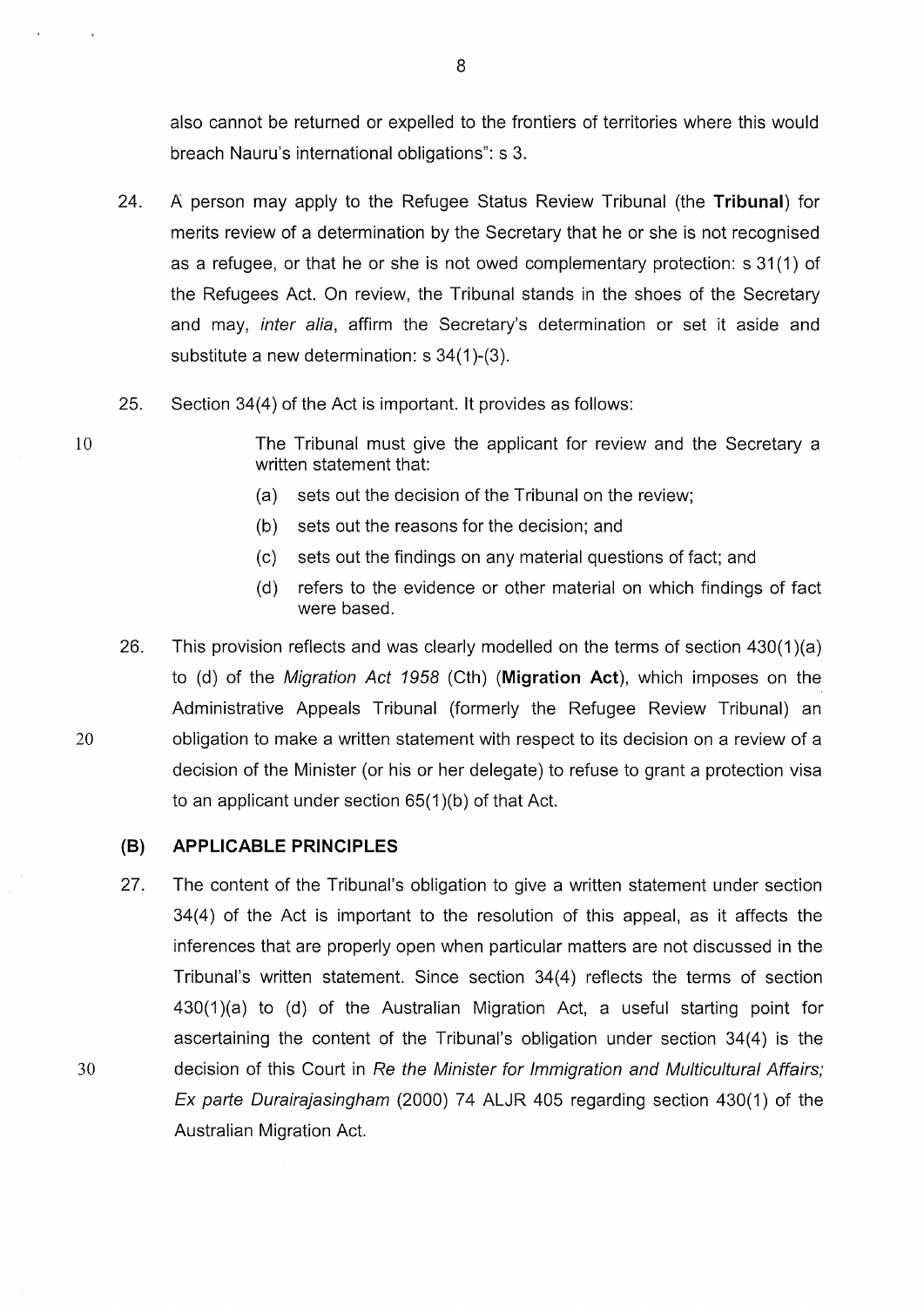- 28. That case concerned a Sri Lankan citizen of Tamil ethnicity. He claimed, inter alia, to be a refugee in circumstances where he gave evidence that, in Sri Lanka in late 1993, he had been approached by members of PLOTE and asked to return to his home town of Jaffna and act as a spy for PLOTE. Specifically and relevantly, he gave evidence to the effect that he was "approached at a market by a young man who recognised him because of his fame as a cricketer in Jaffna when he was at college in the early 1970s"; "[t]he man asked [the claimant] if his brother was a lecturer at Jaffna University and [the claimant] agreed that he was" ([24]). The Tribunal did not believe that members of PLOTE had tried to recruit the claimant. 10 The Tribunal stated that the evidence was "utterly implausible" ([26]).
	- 29. The applicant contended that that the Tribunal had failed to set out reasons for its finding that his claim that members of the PLOTE had tried to recruit him was implausible. However, the Court rejected that argument, stating (at [67], emphasis added):

[T]his was essentially a finding as to whether the [applicant] should be believed in his claim  $-$  a finding on credibility which is the function of the primary decision maker par excellence. If the primary decision maker has stated that he or she does not believe a particular witness, no detailed reasons need to be given as to why that particular witness was not believed. The Tribunal must give the reasons for its decision, not the sub-set of reasons why it accepted or rejected individual pieces of evidence. In any event, the reason for the disbelief is apparent in this case from the use of the word "implausible". The disbelief arose from the Tribunal's view that it was inherently unlikely that the events had occurred as alleged.

- 30. The correctness of these conclusions in Durairajasingham as to the (limited) scope of the Tribunal's obligation to give a written statement under section 430(1) of the Migration Act has never been doubted. This passage is frequently cited, and has been recently described as "entire[ly] orthodox" by the Full Court of the 30 Federal Court of Australia. <sup>2</sup>
	- 31. Because the Tribunal was not under an obligation to give detailed reasons for disbelieving the respondent on any particular aspect of his claims, the fact that it did not set out such reasons does not provide any basis for inferring that its conclusion was not based on a rational analysis of the material before it. The

9

<sup>&</sup>lt;sup>2</sup> CQG15 *v Minister for Immigration and Border Protection* (2016) 70 AAR 413 (CQG15) at [37] (Full Court).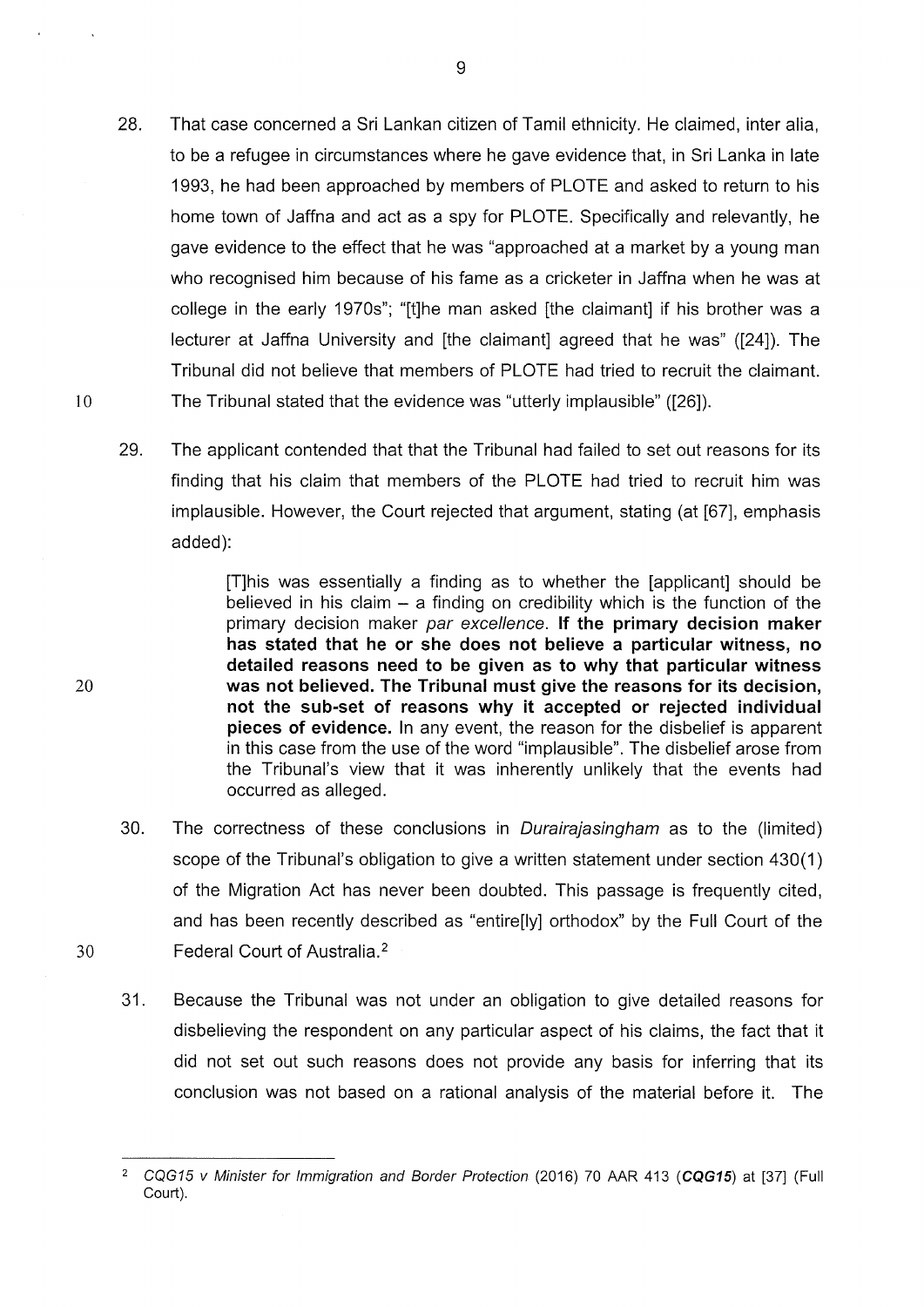description of an aspect of those claims as "implausible", even without elaboration, does not indicate error.

- 32. Further, it needs to be borne in mind that a conclusion that an allegation is "implausible" does not purport to exclude any possibility of that allegation being true. $3$  To assess an allegation as "implausible" is simply to assess it as "not having the appearance of truth, probability or acceptability".<sup>4</sup> However, a conclusion that an allegation is implausible may readily lead to a finding that the allegation is not to be believed (eg if it is not corroborated, or if other evidence points against it).
- 10 33. Of course, the making of an adverse assessment of credibility does not immunise a decision from judicial review, and *Durairajasingham* did not so hold.<sup>5</sup> Ordinary bases for establishing legal error may be invoked. However, having regard to the (limited) scope of the Tribunal's obligation to give a written statement, "[t]he difficulties confronting any party who seeks to upset findings founded upon an assessment of the credibility of witnesses cannot ... be underestimated". <sup>6</sup>
- 34. The Tribunal does not require "specific evidence of falsity" in order to consider that an allegation is implausible. Put another way, the Tribunal does not need "rebutting evidence" to find a particular allegation to be plausible. 7 Furthermore, at least generally speaking, a decision-maker is entitled, in assessing the plausibility 20 of an allegation, to rely "on his common sense and his ability, as a practical and informed person, to identify what is or is not possible". $8$  Indeed, any suggestion that the Tribunal requires specific evidence of falsity in order to characterise a particular allegation as implausible would be inimical to section 22 of the Act, which provides that the Tribunal "is not bound by technicalities, legal forms or rules of evidence" and "must act according to ... the substantial merits of the case".

See, e.g., Selvadurai v Minister for Immigration and Ethnic Affairs (1993) 34 ALD 347, 348 (Heerey J).

See, e.g., Gheisari v Secretary of State for the Home Department [2004] EWCA Civ 1854 (Gheisari) at [16] (Thomas LJ). Further, as Sedley LJ observed at [10], "[w]e all know that in real life the improbable, even the incredible, sometimes happens". In an Australian context see, e.g., Applicant M164/2002 v Minister for Immigration and Multicultural and Indigenous Affairs [2006] FCAFC 16, [111] (Tamberlin J).

<sup>4</sup> W64/001A v Minister for Immigration and Multicultural Affairs [2003] FCAFC 12 at [42] (French J).<br>5 COG15 See also e.g.: SZSHV v Minister for Immigration and Berder Protection [2014] FCA 25:

<sup>5</sup>CQG15. See also, e.g.: SZSHV v Minister for Immigration and Border Protection [2014] FCA 253, [31] (Flick J); SZVAP v Minister for Immigration and Border Protection (2015) 233 FCR 451, [20] **(SZVAP).** SZVAP at [17] (Flick J), citing Minister for Immigration and Citizenship v SZNPG (2010) 115 ALD 303.

See, e.g., Awala v Secretary of State [2005] CSOH 73 at [24] (Lord Brodie); Gheisari at [20]-[21] (Pill LJ); HK v Secretary of State for the Home Department [2006] EWCA Civ 1037 at [30] (Neuberger LJ, with whom Jacob LJ agreed).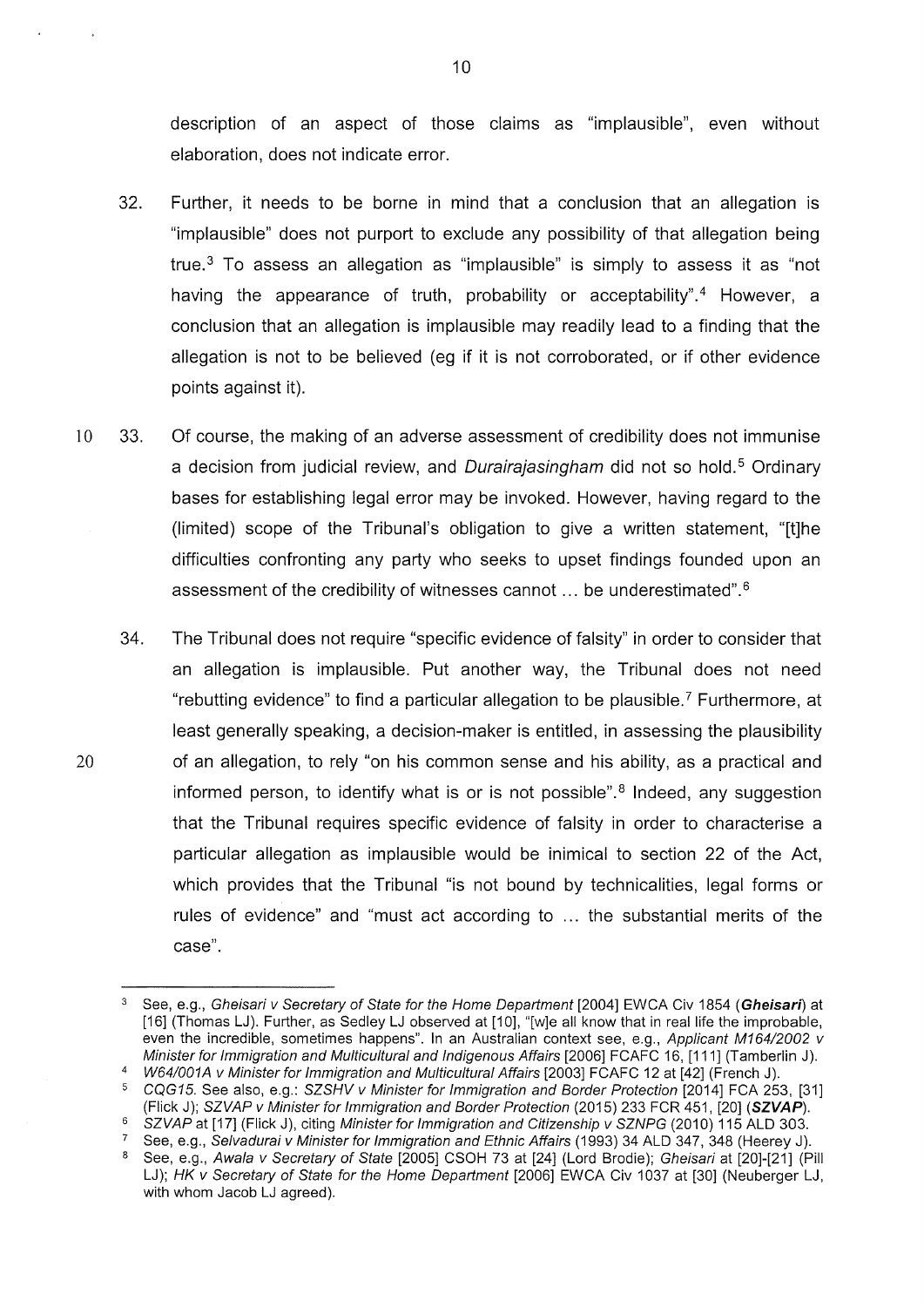35. As the majority (Tamberlin and RD Nicholson JJ) held in W148/00A (at [64]), a "reviewing body must not set aside a finding of credibility simply because it thinks that the probabilities of the case are against, or even strongly against, the finding".<sup>9</sup> And, as the Full Court of the Federal Court recently accepted in  $CQG15$ v Minister for Immigration and Border Protection (2016) 70 AAR 413 at [56]: <sup>10</sup>

Considerable caution must, however, be exercised before too readily acceding to a proposition that adverse findings as to credit expose jurisdictional error: SZVAP v Minister for Immigration and Border Protection (2015) 233 FCR 451 at 455-456 [14]-[15]. That is because assertions of 10 illogicality and irrationality can all too readily be used to conceal what is in truth simply an attack on the merits of the Tribunal's findings and decision. In SZMDS [(2010) 240 CLR 611] Crennan and Bell JJ (at 636 [96]) made it plain that the deployment of irrationality or irrationality to achieve merits review should not be sanctioned.

- 36. In W148/00A, the Full Court did not conclude that a Tribunal's decision was affected by jurisdictional error in circumstances where the Tribunal's adverse assessment was influenced by its characterisation of various factual allegations as "implausible". The majority noted (at [67]) that the Tribunal "should" disclose the basis on which it expresses such views. Insofar as this observation is inconsistent 20 with the decision of this Court in Durairajasingham set out above as to the limited scope of the obligation under section  $430(1)$  – especially that that section does not require the Tribunal to provide "subset of reasons" why it rejected individual pieces of evidence<sup>11</sup> – the decision of this Court is to be preferred. In any event, in W148/00A, the majority accepted that it was open to the Tribunal to reach its conclusion as to the applicant's credibility on the basis of the cumulative weight of the matters which it referred to (including the implausibility of various factual allegations).
- 37. As for the decision of Lee J in W64/01A on which Crulci J relied, that decision was overturned on appeal by the Full Federal Court in Minister for Immigration and 30 Multicultural Affairs v W64/01A [2003] FCAFC 12. lt is not persuasive. Notably, on the appeal:

See also, e.g., Kopalapillai v Minister for Immigration and Multicultural Affairs (1998) 86 FCR 547 at 558 (Full Court).

<sup>&</sup>lt;sup>10</sup> See also, e.g., Avesta v Minister for Immigration and Multicultural Affairs [2002] FCAFC 121 at [19] (Full Court).

<sup>&</sup>lt;sup>11</sup> See also, e.g., NAOL v Minister for Immigration and Multicultural and Indigenous Affairs [2003] FCAFC 243 at [8] (Spender J, with whom Hely and Bennett JJ agreed); WACK v Minister for Immigration and Multicultural Affairs [2002] FCAFC 122 at [8]-[9] (Spender J, with whom O'Loughlin and Gyles JJ agreed).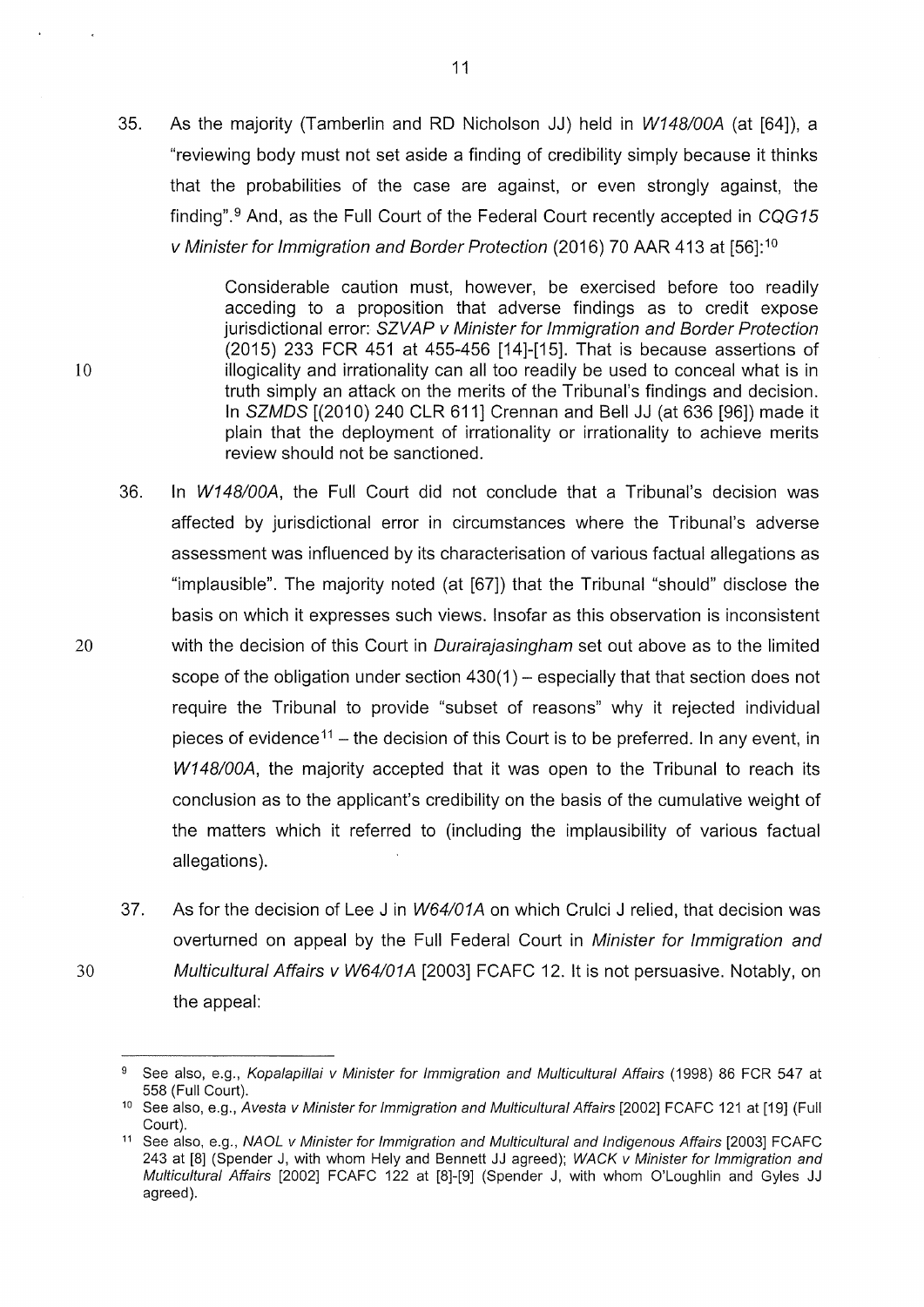- 37.1. French J observed that "where a number of claims are made which are found to be implausible, that accumulation may warrant the global finding that they are not true" ([41]). Importantly, his Honour also deprecated Lee J's approach that "isolates various elements of the Tribunal's reasons from each other in a way that fails to do them justice"; "[w]hen read together the conjugation of difficulty in accepting various elements of the evidence, the implausibility of the claims and their non-acceptance coalesce in an unsurprising finding of fabrication" ([45]).
- 37.2. Carr J (with whom Finkelstein J agreed) shared Lee J's concern about the sufficiency of the Tribunal's explanation for its conclusion. Nevertheless, his Honour considered that the following observation of Kenny J in Minister for Immigration and Multicultural Affairs v Rajalingham (1999) 93 FCR 220 at 257 was an apposite criticism of Lee J's approach: "[T]he effect of his Honour's judgment was to turn what his Honour saw as doubtful factfinding into an error or law [sic]. What his Honour did, I think, was erroneously attribute to the RRT the doubts his Honour had about the facts the RRT had found." ([68])
- 38. More generally, it has been said that assessment of credibility involvements matters of fact and degree.<sup>12</sup> "Often a conclusion as to the credibility of a witness 20 will depend not only on the body language and general impression conveyed by a witness in the way in which questions are answered but also on a careful consideration of the factual background or available information, coupled with ordinary experience as to likely patterns of response."<sup>13</sup> "Decisions as to credibility are often based upon matters of impression, and an unfavourable view taken upon an otherwise minor issue may be decisive."<sup>14</sup>

### **(B) ERROR BY THE SUPREME COURT**

39. Crulci J erred in the identification of applicable principles relating to the making of findings as to the credibility or plausibility of allegations. Her Honour identified wrong principles, and her Honour's summary of applicable principles was also 30 materially incomplete (having regard to the outline of applicable principles above).

 $\mathcal{L}$ 

12

<sup>&</sup>lt;sup>12</sup> W148/00A at [66] (Tamberlin and RD Nicholson JJ).

<sup>13</sup> W148/00A at [65] (Tamberlin and RD Nicholson JJ).

<sup>&</sup>lt;sup>14</sup> Re Refugee Review Tribunal; Ex parte Aala (2000) 204 CLR 82 at [4] (Gleeson CJ). See also VAAD v Minister for Immigration and Multicultural and Indigenous Affairs [2005] FCAFC 117 at [79] (Full Court).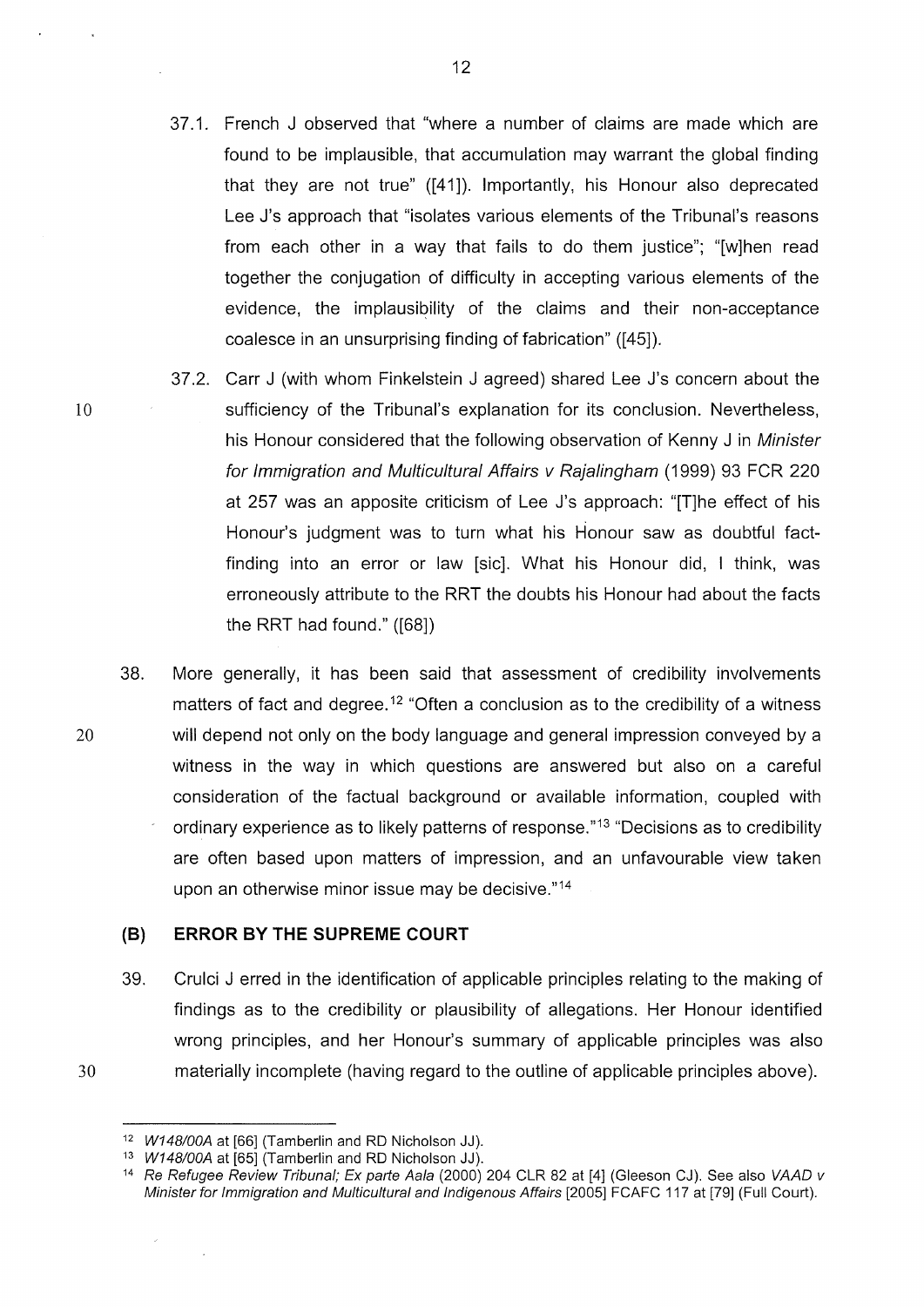- 40. In particular, Crulci J was fundamentally wrong to conclude (at [34]) that a finding by the Tribunal that an allegation was implausible is affected by an error of law if the Court (itself) forms the view that that allegation is not "inherently unlikely", "inherently improbable" or "so far out of accord with what was likely to occur". These propositions are not supported by the decisions of the Full Court in W148/00A or W64/01A (the latter which her Honour did not cite, instead relying on the overturned judgment of Lee J at first instance) or by other authority. Furthermore, these propositions are incorrect in principle and should not be accepted. Their acceptance would be apt to encourage the Court to slide into 10 merits review, which is what it did in this case.
- 41. Crulci J was also wrong to conclude (at [35]) that the Tribunal cannot find that a particular allegation was implausible without identifying in its written statement "basic inconsistencies" in the evidence, or "probative material" or "independent country information" to support its conclusion of implausibility. In particular, a decision-maker is entitled, in assessing the plausibility of an allegation (i.e., in assessing whether the allegation has the appearance of truth or probability), to rely "on his common sense and his ability, as a practical and informed person". <sup>15</sup> Furthermore, as noted above, the Tribunal is not required to give detailed reasons for concluding that an allegation is implausible: that is because the Tribunal was 20 required by section 34(4) to give the reasons for its decision, not the sub-set of reasons why it accepted or rejected individual pieces of evidence.
	- 42. These errors by Crulci J infected her Honour's analysis of the particular impugned findings of the Tribunal in paragraphs 72, 74 and 76 of its written statement as bolded above. These specific findings are further addressed below.

### **Finding at paragraph 72**

43. As noted above, at [72], the Tribunal found that it was not satisfied that an attack on a car, being the "joint property" of the respondent and his wife, "could plausibly have been intended to prevent them divorcing". Crulci J sought to impeach that finding (at [40]), on the basis that it was "possible (as opposed to 'implausible' or 30 'inherently improbable') that acid could have been thrown over the car to deter the

<sup>&</sup>lt;sup>15</sup> See, e.g., Awala v Secretary of State [2005] CSOH 73 at [24] (Lord Brodie); Gheisari at [20]-[21] (Pill LJ); HK v Secretary of State for the Home Department [2006] EWCA Civ 1037 at [30] (Neuberger LJ, with whom Jacob LJ agreed).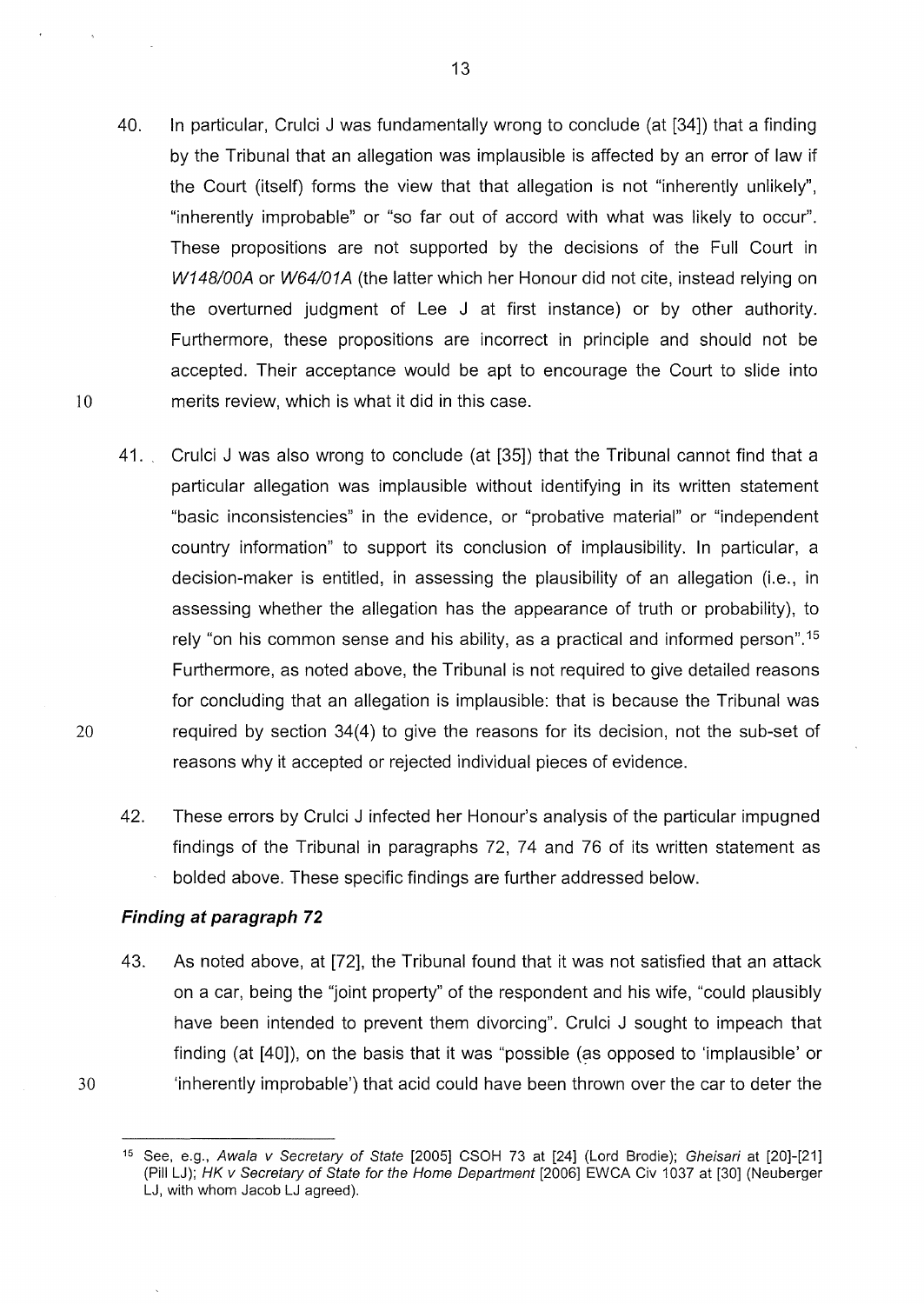Appellant from obtaining a divorce, especially if the care was owned solely by the Appellant".

- 44. That approach involved error for any one or more of the following reasons.
- 45. First, Crulci J erred in proceeding from her own assessment that it was "possible" that the alleged event had occurred as alleged to the conclusion that the Tribunal had made an error of law by concluding that the respondent's allegation was implausible.
- 46. Secondly, Crulci J was wrong to conclude that, merely because it was possible that the alleged event had occurred as alleged, the Tribunal's finding as to 10 implausibility was affected by an error of law. The Tribunal's statement at [72] that it was not satisfied that an attack on the car "could plausibly have been intended" to prevent the respondent and his wife from divorcing did not in itself deny the possibility of the allegation as being true, it was simply to assess it as "not having the appearance of truth, probability or acceptability".
- 47. In this context, it is important to note that the Tribunal did not solely rely on its observation that this allegation was implausible in order to reject the respondent's claim. The Tribunal's finding at [72] was one of many concerns identified by the Tribunal that, collectively, led to its conclusion at [95] that it did not accept that "his father-in-law or other members of the family have been motivated to harm him". 20 Indeed, in the immediate context, the Tribunal's concern as to the plausibility of the respondent's claims about his wife's family's involvement in an acid attack on his car was "reinforced" by Tribunal's perception of inconsistent evidence about his interactions with the police about the matter, and the Tribunal's impression (which may have been influenced by demeanour) that "the applicant changed his evidence on this issue when it appeared to him unlikely that the Tribunal would accept he would complain to the police over the attack and then fail to follow up by providing then with evidence pointing to the perpetrator" ([73]-[7 4]).
	- 48. Thus the Tribunal's finding was based on the cumulative effect of the matters to which it had referred.<sup>16</sup> Crulci J's approach in respect of the impugned finding at

<sup>&</sup>lt;sup>16</sup> Cf. W148/00A at [69] (Tamberlin and RD Nicholson JJ). See also Chen v Minister for Immigration and Citizenship [2011] FCAFC 56 at [40] (Full Court).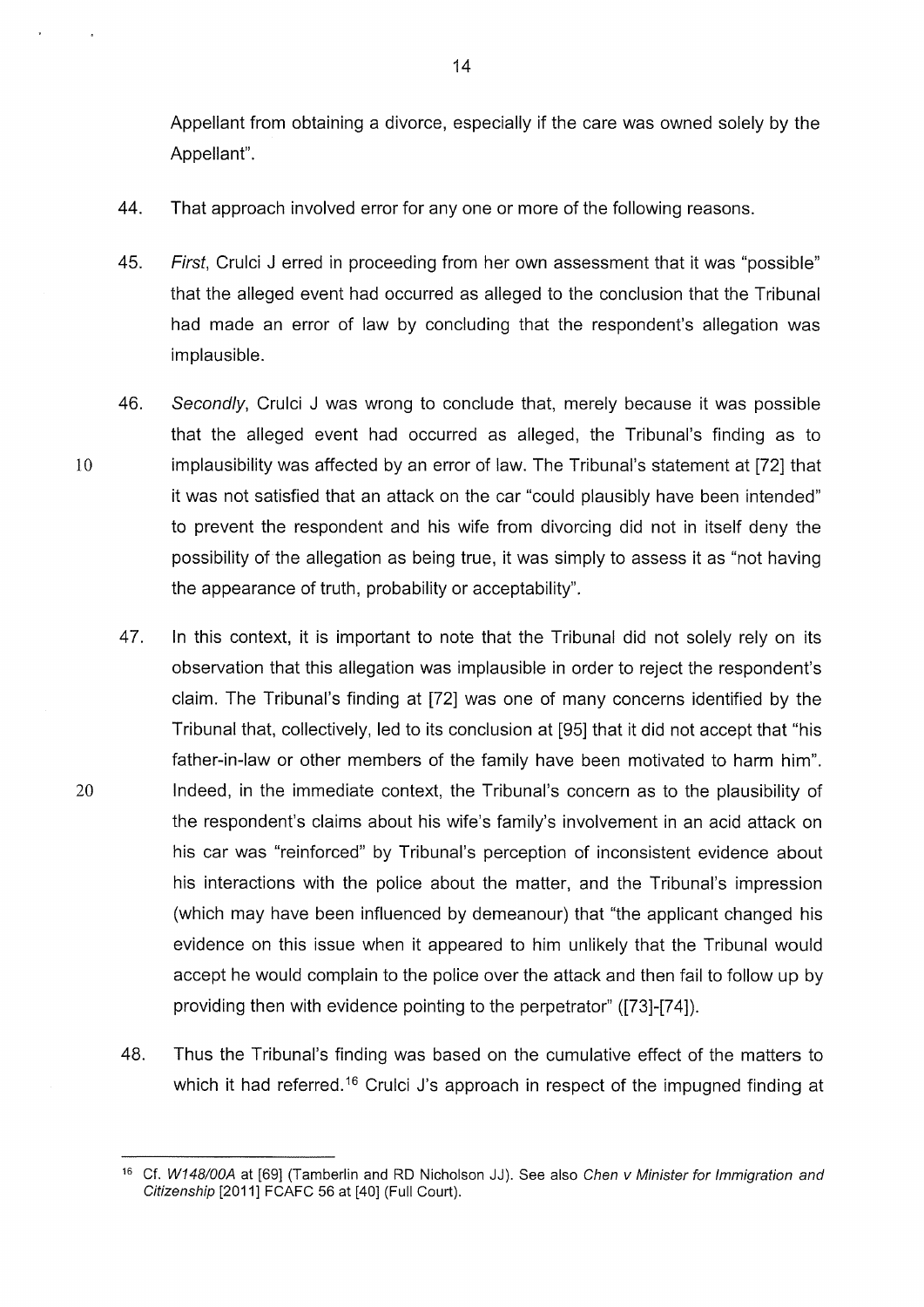[72] (as with the impugned findings at [74] and [76]) "isolates various elements of the Tribunal's reasons from each other in a way that fails to do them justice". <sup>17</sup>

49. Thirdly, insofar as Crulci J justified her conclusion that the Tribunal erred on the basis that the evidence suggested that the car belonged to the respondent alone (rather than being "joint matrimonial property"), her Honour's reasons betrays an overzealous approach to scrutinising the Tribunal's reasons contrary to this Court's admonition in Minister for Immigration and Ethnic Affairs v Wu Shan Liang (1996) 185 CLR 259. Her Honour correctly observed (at [39]) that the Tribunal appeared to accept that the car was the respondent's. The immediate context for 10 the Tribunal's characterisation (at [72]) of the car as "joint property" was its observation that, at the relevant time, the couple were "living together in the matrimonial home". In this context, the Tribunal's reasons are not to be understood as expressing definite conclusions about strict legal ownership of chattels, and therefore as contradicting itself as to the ownership of the car (only owned by the respondent vs. owned jointly by the couple). Rather, the Tribunal's concern was about the plausibility of the allegation that his wife's family would destroy the car in circumstances where the couple were still sharing property (leaving aside which spouse or spouses owned the particular property).

### **Finding at paragraph 7 4**

- 20 50. First, again, was erroneous for Crulci J to proceed from her own assessment that it was "not 'inherently improbable' that the police would ignore the evidence of the identity of the perpetrator and the confession, because the means through which this had been conveyed did not constitute legal proof', to the conclusion that the Tribunal had made an error of law by concluding otherwise.
- 51. Secondly, it plainly was open to the Tribunal to consider it implausible that "if the police had gone to the trouble of visiting the applicant's house to make a report of an incident involving an unknown perpetrator, they would then ignore the evidence he supplied of the perpetrator's identity and confession, on the grounds that the means by which he had discovered it did not constitute legal proof'. That that 30 particular information might not "constitute legal proof' in a court does not entail that that information would not be of potential use, and therefore interest, to an investigator. The Tribunal was sceptical that the police, despite some information

<sup>17</sup> */bid* at [45] (French J).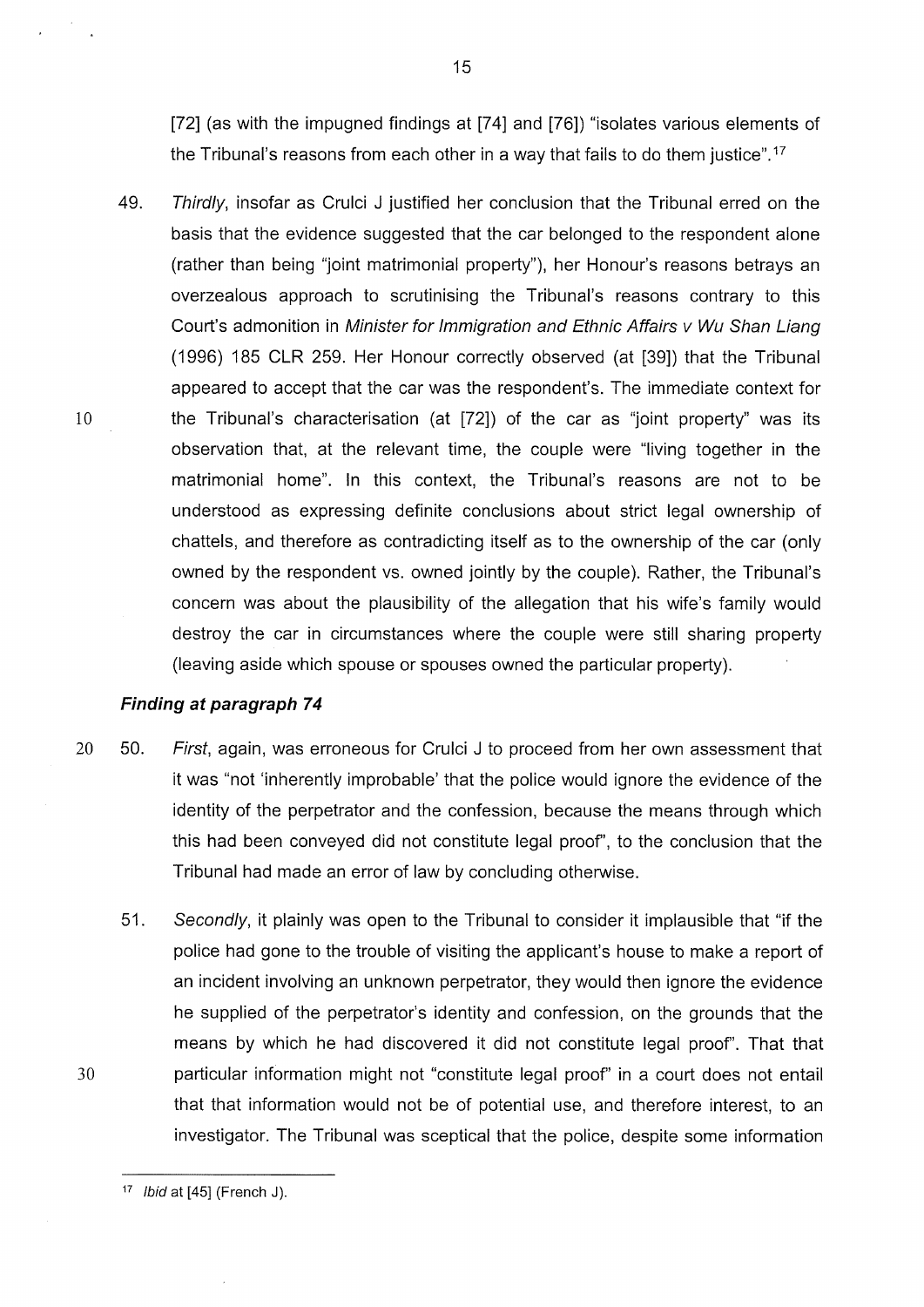as to the identity of the perpetrator (even if that information did not constitute "proof'), would not investigate further (see also [73]). lt was plainly open to the Tribunal to be sceptical. In the Tribunal's words: the respondent's (shifting) story "casts doubt on his credibility of his claims".

52. Thirdly, insofar as Crulci J based her conclusion on the proposition that it was not open to the Tribunal to conclude that the respondent had shifted his story about his interactions with the police, her Honour erred. The Tribunal observed that the respondent's initial evidence was that he had not reported to the police that Ozhan had claimed responsibility for the attack in an SMS message to Fereshte, because 10 "Ozhan had used a cheap SIM card and thrown it away after the call". The Tribunal observed that the respondent then went on to say, "inconsistently", that he had reported it to the police. Crulci J's conclusions are equivocal: her Honour states (at [42]) that "the transcript suggests that the Appellant may have intended to convey that he reported the message to the police, but did not provide the message as evidence". Whether or not that be so, it was plainly not irrational for the Tribunal to conclude that the respondent's story had shifted. In response to the question "Did you take this information back to the police?", the respondent initially answered "no".

### **Findings at paragraph 76**

- 20 53. Finally, it was plainly open to the Tribunal to find that the allegations of an elaborate scheme devised by Shamim and Ozhan to force the respondent not to divorce her (by Ozhan establishing a relationship with Fereshte with the intention of luring her to his place of work and raping her and thereby forcing her into marriage with him), and the allegation that Fereshte had fallen for Ozhan (despite the fact that he was a violent long-term drug and alcohol abuser who had been jailed many times, that Fereshte was a young woman still living with her parents, and that Ozhan's family had deceived her family) were implausible. That is to say, it was open to the Tribunal to assess those allegations, taken together, as "not having the appearance of truth, probability or acceptability".
- 30 54. lt fell comfortably with the Tribunal's capacity, in reliance on its collective "common sense" and understanding as "practical and informed persons", to form those views. The Tribunal did not regard the allegations as impossible; nor was it required to do so. Certainly, it did not need to identify "inconsistencies", "rebutting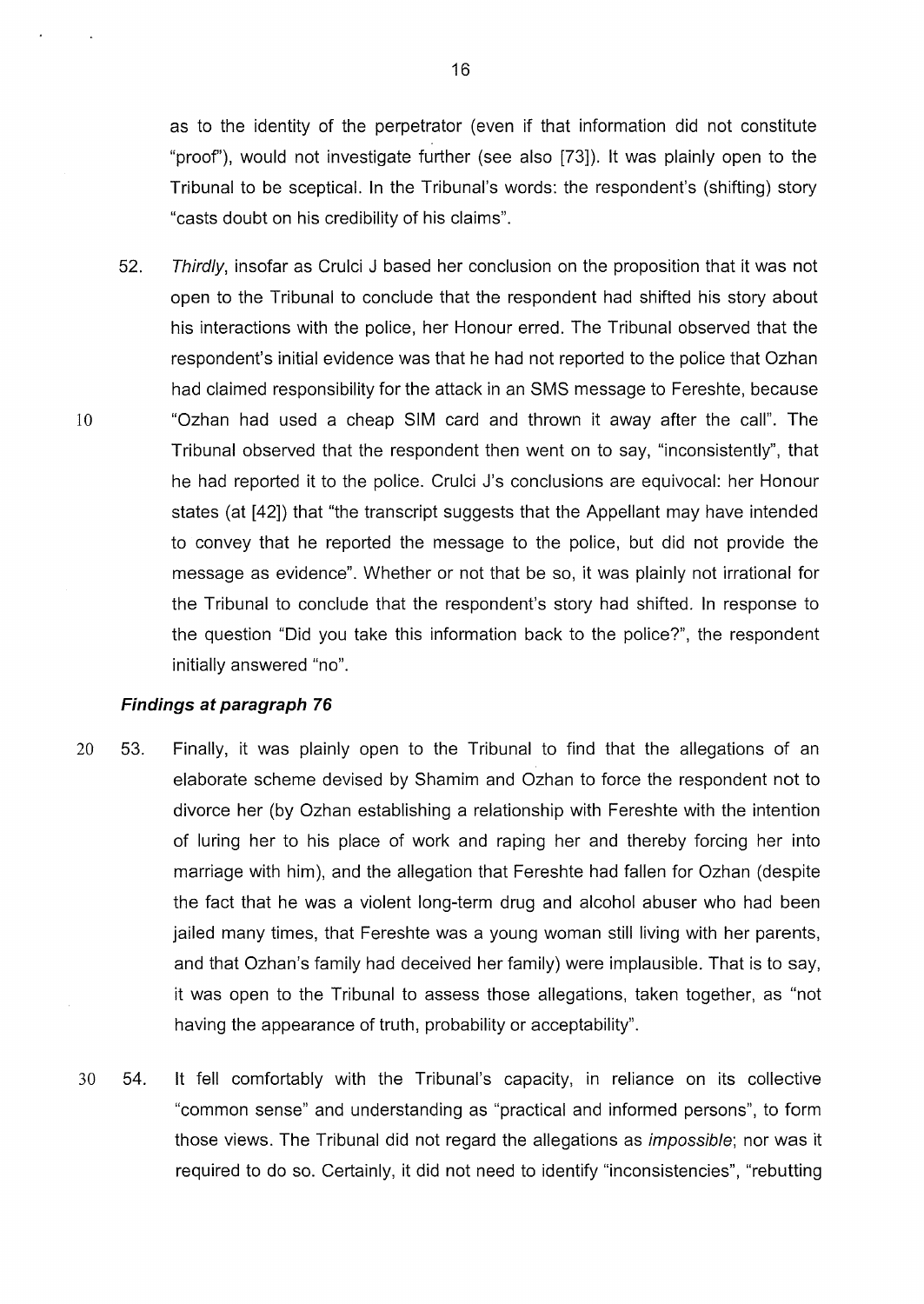evidence" or "independent country information" in its written statement to support its findings in this respect.

55. Again, it is important to note that the Tribunal did not solely rely on its finding that these allegations were implausible in order to reject the respondent's claim. Again, the Tribunal's impugned findings at [76] were among many concerns identified by the Tribunal that, collectively, led to its conclusion at [95] that it did not accept that "his father-in-law or other members of the family have been motivated to harm him".

### **VII. APPLICABLE PROVISIONS**

10 56. Section 34(4) of the Act, as it existed at the relevant time, provided as follows:

The Tribunal must give the applicant for review and the Secretary a written statement that:

- (a) sets out the decision of the Tribunal on the review;
- (b) sets out the reasons for the decision; and
- (c) sets out the findings on any material questions of fact; and
- (d) refers to the evidence or other material on which findings of fact were based.
- 57. That provision is still in force, in that form, at the date of making these submissions.

### 20 **VIII. ORDERS SOUGHT**

- 58. The Republic seeks orders under section 8 of the Nauru (High Court Appeals) Act 1976 (Cth) reversing or modifying the orders made by the Supreme Court made on 28 September 2017 and, in particular:
	- 58.1. dismissing the respondent's appeal to the Supreme Court of Nauru; and
	- 58.2. affirming the decision of the Tribunal.